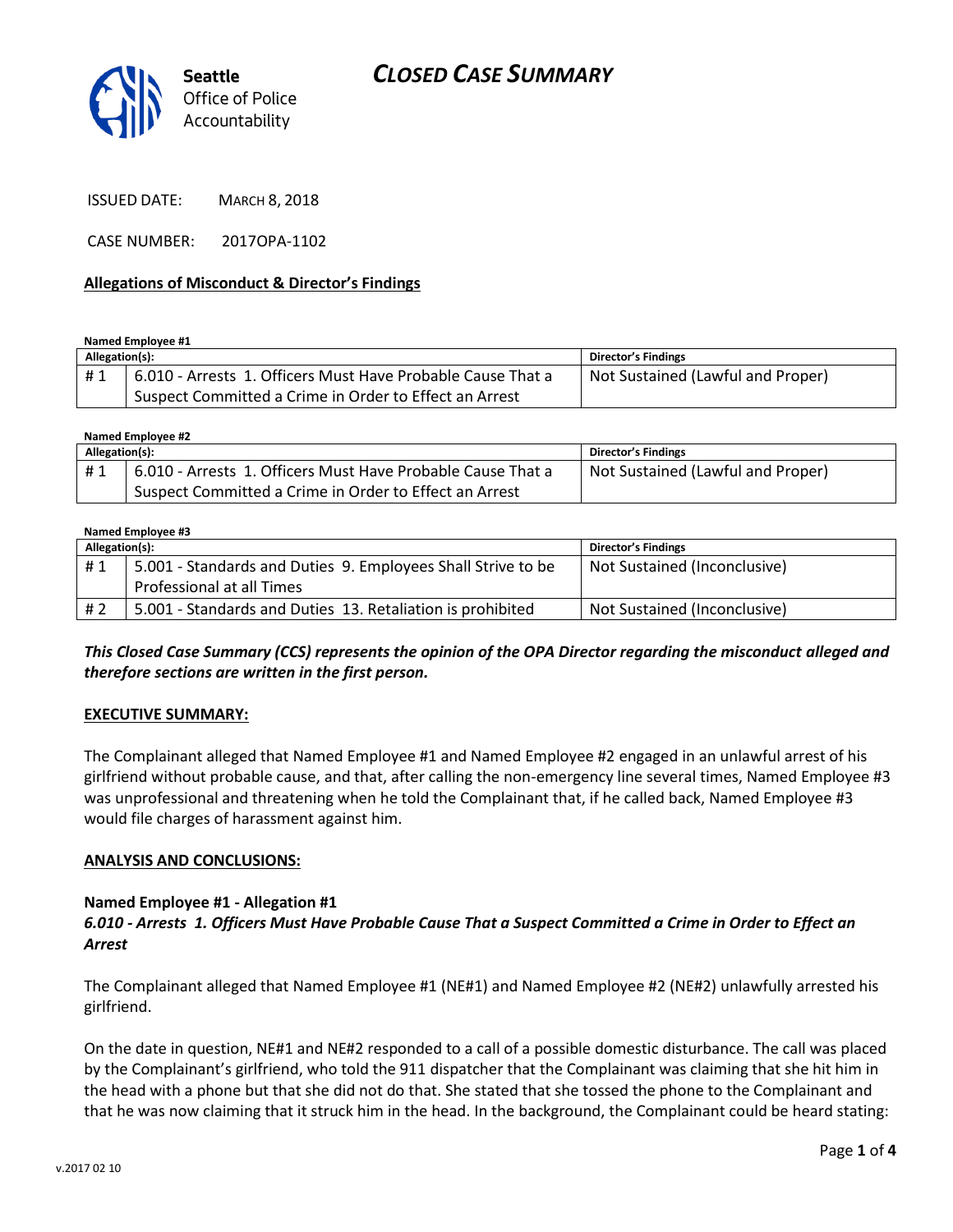

# *CLOSE CASE SUMMARY*

OPA CASE NUMBER: 2017OPA-1102

"you hit me in the head with the phone." The Complainant's girlfriend called 911 a second time and stated that the Complainant had left the area and that the police no longer needed to come to her location, which was later determined to be untrue. The 911 dispatcher informed her that the police were going to respond regardless.

When NE#1 and NE#2 arrived at the residence, the Complainant's girlfriend said that everything was fine and that the Complainant had left. When the officers asked if they could check the apartment, she said no. NE#1 and NE#2 told her that, given the report that someone had been hurt, they were required to verify that fact. She again told them that they could not enter the apartment, but the officers repeated that they were required to enter, asked her to stand aside, and walked into the apartment. Inside they found the Complainant. Both the Complainant and his girlfriend appeared to be intoxicated to the officers.

At that point, the Complainant's girlfriend told the officers that she had tossed the phone to the Complainant and it hit him in the nose, causing a "nick." She stated that she was expecting the Complainant to catch the phone, but he did not and it hit him in the nose. The officers then spoke to the Complainant who stated that the phone was "thrown" at him by his girlfriend and hit him in the face. From my review of the video, it appeared that the Complainant had a small red mark on the bridge of his nose. The Complainant stated that his girlfriend called the police because she knew he was going to. After further conversation with the officers and after apparently realizing that his girlfriend could be arrested, the Complainant attempted to recant his account.

I note that the entirety of this interaction was captured on the officers' Body-Worn Video.

NE#1 and NE#2 explained that, based on both parties' statements and on the evidence of the injury to the Complainant's nose, they had probable cause to believe that his girlfriend had committed a domestic violence assault. As such, pursuant to law and SPD policy, they were required to place her under arrest.

I agree with NE#1 and NE#2 that there was probable cause to place the Complainant's girlfriend under arrest. She admitted to tossing the phone at the Complainant and that the phone hit his nose. The Complainant alleged that she purposefully threw the phone at him hitting him in the face. Moreover, the Complainant had an injury to his nose, even if minor. Moreover, I further agree that, based on SPD policy and Washington State law, NE#1 and NE#2 were required to place the Complainant's girlfriend under arrest at that point and had no discretion in that regard.

Lastly, while not classified in this case for investigation, the Complainant alleged that the officers inaccurately characterized the nature and extent of his injury in their General Offense Report. In his report, NE#1 noted that the Complainant "had a small injury to the bridge of his nose." Based on my review of the video, I find this description to be consistent with the injury the Complainant appeared to have. As such, I find that any allegations that the officers inaccurately reported the Complainant's injury lack merit.

For these reasons, I recommend that this allegation be Not Sustained – Lawful and Proper.

Recommended Finding: **Not Sustained (Lawful and Proper)**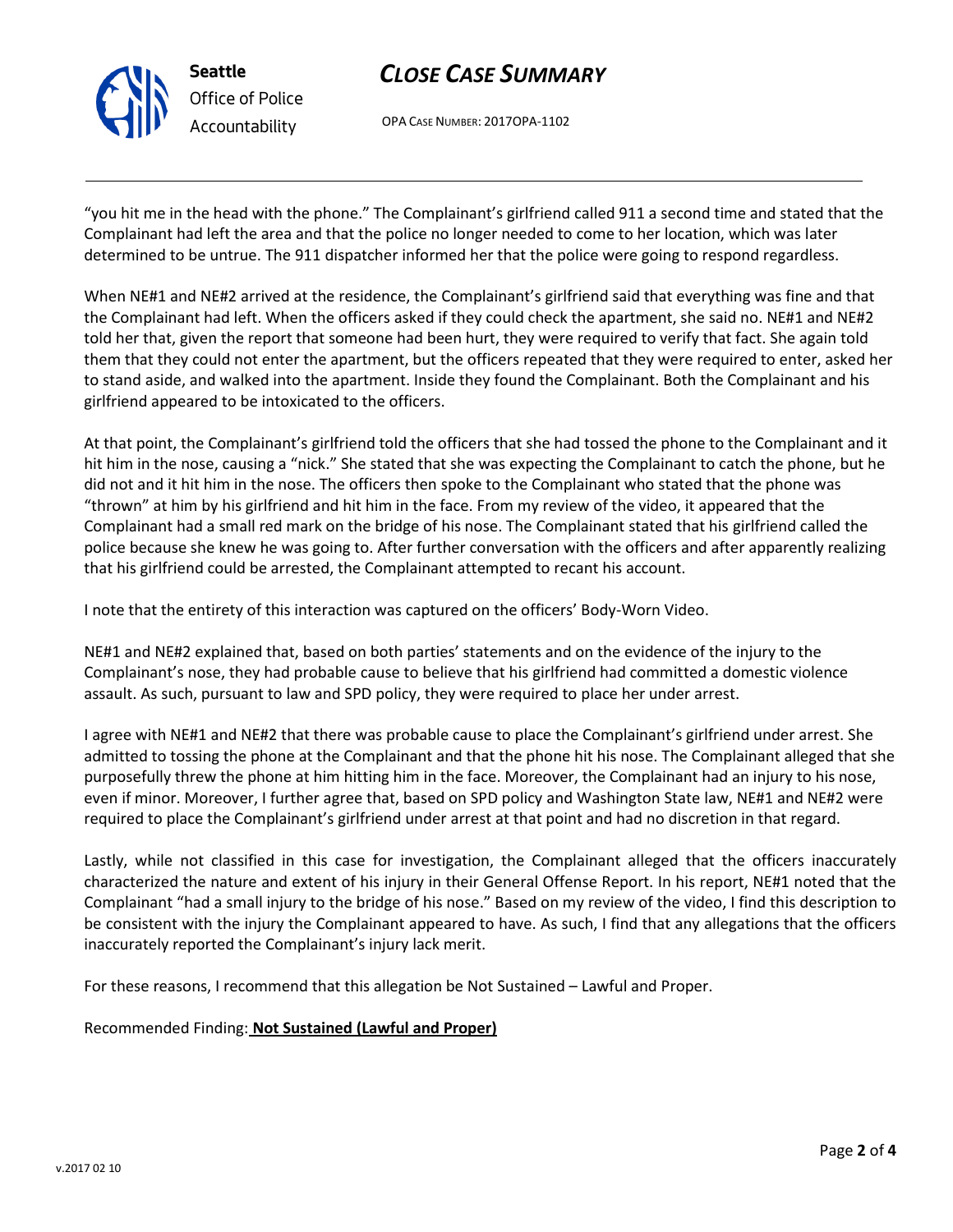

# *CLOSE CASE SUMMARY*

OPA CASE NUMBER: 2017OPA-1102

# **Named Employee #2 - Allegation #1**

*6.010 - Arrests 1. Officers Must Have Probable Cause That a Suspect Committed a Crime in Order to Effect an Arrest*

For the same reasons as stated above (*see* Named Employee #1, Allegation #1), I recommend that this allegation be Not Sustained – Lawful and Proper.

Recommended Finding: **Not Sustained (Lawful and Proper)**

### **Named Employee #3 - Allegation #1** *5.001 - Standards and Duties 9. Employees Shall Strive to be Professional at all Times*

The Complainant alleged that Named Employee #3 (NE#3) was unprofessional towards him, including that he cursed at him, threatened him, and screamed and yelled at him.

At his OPA interview, NE#3 denied engaging in such conduct and stated that he was professional at all times during his conversation with the Complainant.

SPD Policy 5.001-POL-9 requires that SPD employees "strive to be professional at all times." The policy further instructs that "employees may not engage in behavior that undermines public trust in the Department, the officer, or other officers." (SPD Policy 5.001-POL-9.)

The conversation between NE#3 and the Complainant was not recorded. However, the Complainant's numerous calls to 911 were recorded. The Complainant called 911 six times over the span of less than one hour. From listening to those recordings, he was apparently intoxicated, and he complained that the officers had engaged in an unlawful arrest. He was further rude and insulting to the dispatchers, used curse words, and threatened to call repeatedly and tie up Department resources until he was connected with a sergeant.

As I have no record of the conversation between the Complainant and NE#3, I cannot conclusively determine whether or not NE#3 was unprofessional in this instance. I note, however, from my review of the 911 calls that the Complainant, himself, was extremely unprofessional and disrespectful in his conversations with 911 dispatchers and should be embarrassed by his conduct. I further state that I have no reason to disbelieve NE#3's account of their conversation, which appeared to me to be credible. That being said, I recommend that this allegation be Not Sustained – Inconclusive.

### Recommended Finding: **Not Sustained (Inconclusive)**

# **Named Employee #3 - Allegation #2** *5.001 - Standards and Duties 13. Retaliation is prohibited*

SPD Policy 5.001-POL-13 prohibits officers from engaging in retaliation.